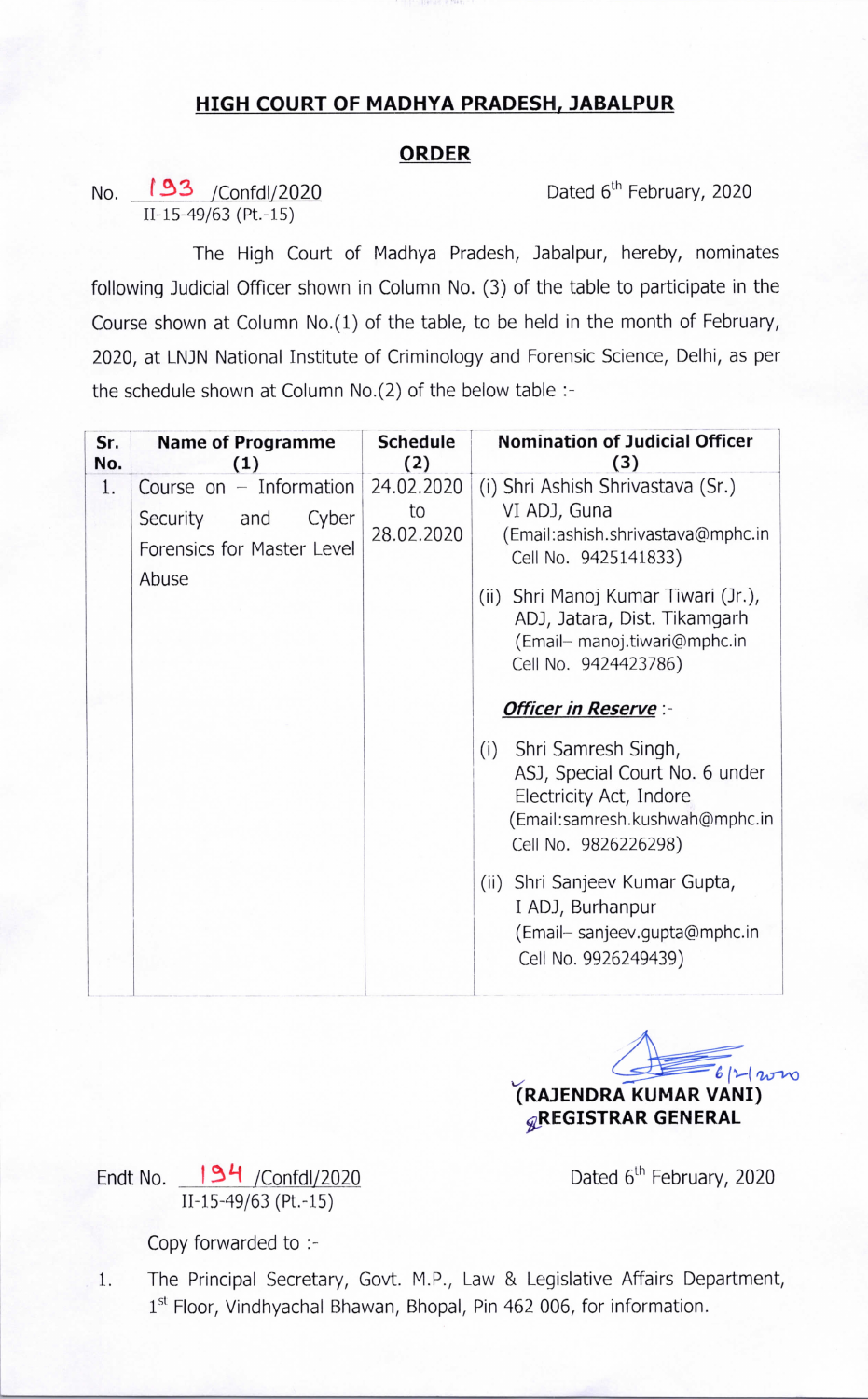- (i) Shri Ashish Shrivastava, VI ADJ, Guna
	- (ii) Shri Manoj Kumar Tiwari, ADJ, Jatara, District Tikamgarh
	- (iii) Shri Samresh Singh, ASJ, Special Court No. 6 under Electricity Act, Indore
	- (iv) Shri Sanjeev Kumar Gupta, I ADJ, Burhanpur
		- with a direction to attend the aforesaid Course, as per above mentioned schedule in LNJN NICFS at Delhi.

## The nominated Judicial Officers are directed to observe following instructions :-

- To keep himself in readiness to attend the training programme, on respective date, on receipt of further communication, either from the High Court of M.P., Jabalpur or from the LNJN National Institute of Criminology and Forensic Science, Delhi.
- To apprise himself with the information about his acceptance of<br>state the Caure available on the NICFS website nomination for the Course available on the NICFS website www.nicfs.nnic.in and proceed, accordingly. The list of nomination downloaded under link "Training".
- Nominated Judicial Officers must not proceed without acceptance of nomination.
- To arrange Board Diary in such a manner that no case is listed on the dates, on which he is directed to attend the programme. In case, cases have been fixed for the said dates, summons should not be issued and if summons are issued, then the parties should be informed about the change in dates.
- Hostel accommodation on single occupancy basis wiH be provided on first- $\bullet$ come-first serve basis by the Institute to the nominated Officer. Details can be ascertained from hostel warden, Telefax - 011-27525083
- As the hostel accommodation is limited, Officer nominated for the Course is encouraged to make his own arrangement of accommodation, if possible.
- To claim the dues like lodging, boarding etc. in their T.A Bills before the respective District Judge.
- To bring Laptop during the Course.
- To send comments / suggestions regarding experience of programme to the Director, MPSJA, Jabalpur.
- To intimate the Registry after attending the course.

2.